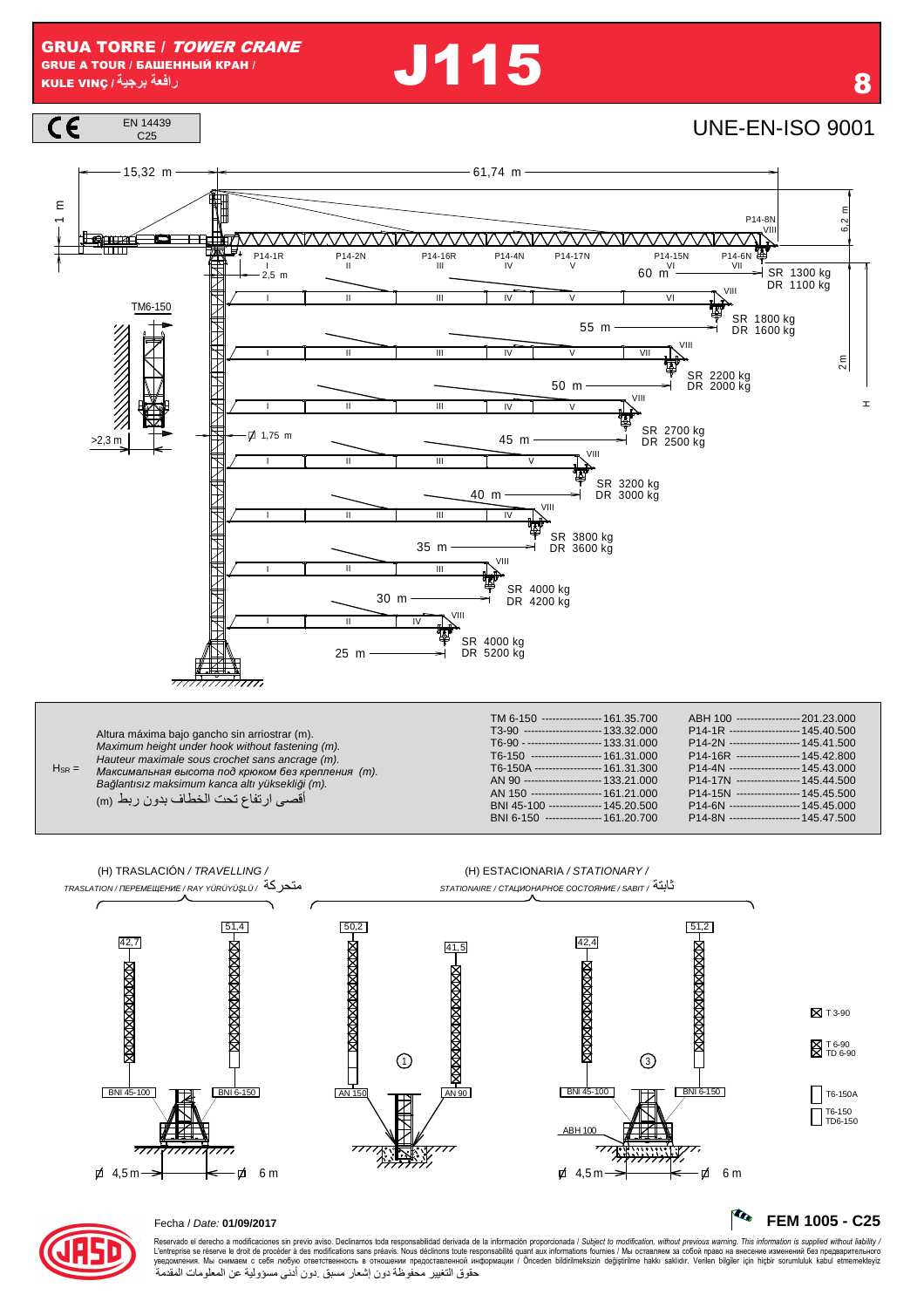| $  \text{CARGAS} / \text{LOADS} / \text{CHARGES} / \text{HATPY3KH} / \text{YÜKLER} /$<br>J115.8 |                    |                                                                                                                                       |                                                                                                                      |      |      |      |      |      |      |  |  |
|-------------------------------------------------------------------------------------------------|--------------------|---------------------------------------------------------------------------------------------------------------------------------------|----------------------------------------------------------------------------------------------------------------------|------|------|------|------|------|------|--|--|
| لمہا                                                                                            | ST-SR (kg)         |                                                                                                                                       | أقصى حمولة/ Cargas máximas / Maximum loads / Charges maximales / Максимальные нагрузки / Maksimum yük<br>SR-4.000 kg |      |      |      |      |      |      |  |  |
| <u>kan</u>                                                                                      | 4000 kg<br>$@$ (m) | Alcance del gancho [m] / Hook reach [m] / Portée du crochet (m) / Paðuyc действия крюка (m) / Kancanın yüksekliği (m) /<br>مدى الخطاف |                                                                                                                      |      |      |      |      |      |      |  |  |
| [m]                                                                                             |                    | 25                                                                                                                                    | 30                                                                                                                   | 35   | 40   | 45   | 50   | 55   | 60   |  |  |
| 60 m                                                                                            | 25.5 m             | 4000                                                                                                                                  | 3290                                                                                                                 | 2720 | 2295 | 1960 | 1695 | 1480 | 1300 |  |  |
| 55 m                                                                                            | 29,2 m             | 4000                                                                                                                                  | 3875                                                                                                                 | 3220 | 2730 | 2350 | 2045 | 1800 |      |  |  |
| 50 m                                                                                            | 30.8 m             | 4000                                                                                                                                  | 4000                                                                                                                 | 3435 | 2920 | 2520 | 2200 |      |      |  |  |
| 45 m                                                                                            | 32.5 m             | 4000                                                                                                                                  | 4000                                                                                                                 | 3665 | 3120 | 2700 |      |      |      |  |  |
| 40 m                                                                                            | 33.2 m             | 4000                                                                                                                                  | 4000                                                                                                                 | 3755 | 3200 |      |      |      |      |  |  |
| 35 <sub>m</sub>                                                                                 | 33.5 <sub>m</sub>  | 4000                                                                                                                                  | 4000                                                                                                                 | 3800 |      |      |      |      |      |  |  |
| 30 <sub>m</sub>                                                                                 | 30.0 m             | 4000                                                                                                                                  | 4000                                                                                                                 |      |      |      |      |      |      |  |  |
| 25 <sub>m</sub>                                                                                 | 25.0 m             | 4000                                                                                                                                  |                                                                                                                      |      |      |      |      |      |      |  |  |

| <u>    A</u><br>ST-DR (kg) |                    | أقصي حمولة/ Cargas máximas / Maximum loads / Charges maximales / Максимальные нагрузки / Maksimum γük<br>DR - 8.000 kg                |      |      |      |      |      |      |      |      |      |
|----------------------------|--------------------|---------------------------------------------------------------------------------------------------------------------------------------|------|------|------|------|------|------|------|------|------|
| <u>kana</u>                | 8000 kg<br>$@$ (m) | Alcance del gancho [m] / Hook reach [m] / Portée du crochet (m) / Радиус действия крюка (m) / Kancanın yüksekliği (m) /<br>مدى الخطاف |      |      |      |      |      |      |      |      |      |
| [m]                        |                    | 15                                                                                                                                    | 20   | 25   | 30   | 35   | 40   | 45   | 50   | 55   | 60   |
| 60 m                       | 13.7 m             | 7225                                                                                                                                  | 5180 | 3955 | 3140 | 2555 | 2120 | 1780 | 1505 | 1285 | 1100 |
| 55 m                       | 15.6 m             | 8000                                                                                                                                  | 6045 | 4650 | 3715 | 3050 | 2550 | 2165 | 1850 | 1600 |      |
| 50 m                       | 16,4 m             | 8000                                                                                                                                  | 6410 | 4940 | 3960 | 3260 | 2735 | 2325 | 2000 |      |      |
| 45 m                       | 17,3 m             | 8000                                                                                                                                  | 6800 | 5250 | 4220 | 3480 | 2930 | 2500 |      |      |      |
| 40 m                       | 17.6 m             | 8000                                                                                                                                  | 6940 | 5365 | 4310 | 3560 | 3000 |      |      |      |      |
| 35 <sub>m</sub>            | 17,8 m             | 8000                                                                                                                                  | 7005 | 5415 | 4355 | 3600 |      |      |      |      |      |
| 30 <sub>m</sub>            | 17,3 m             | 8000                                                                                                                                  | 6770 | 5225 | 4200 |      |      |      |      |      |      |
| 25 <sub>m</sub>            | 17,2 m             | 8000                                                                                                                                  | 6735 | 5200 |      |      |      |      |      |      |      |





 $-1$   $1$   $1$   $1$ 

Reservado el derecho a modificaciones sin previo aviso. Declinamos toda responsabilidad derivada de la información proporcionada / Subjec*t to modification, without previous warning. This information is supplied without l* حقوق التغيير محفوظة دون إشعار مسبق دون أدنى مسؤولية عن المعلومات المقدمة

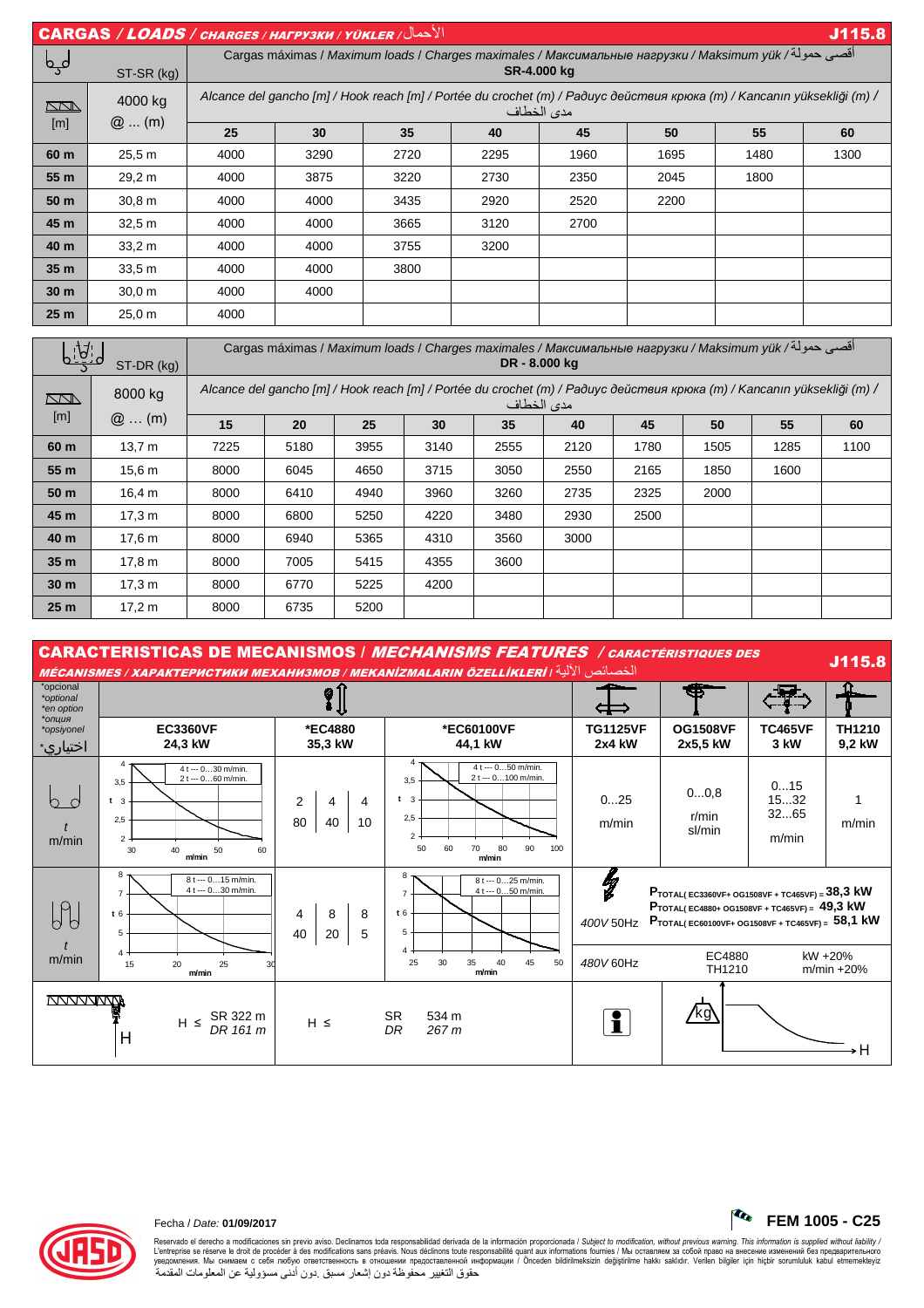| <b>LISTA DE EMBARQUE / PACKING LIST /</b><br>J115.8<br>قائمة التحميل/ LISTE DE COLISAGE / СПИСОК ПОСТАВКИ / ÇEKİ LİSTESİ                                                                                                                                                                                                                                                                                               |                                                                          |                                                                      |                                                                      |                                                         |  |  |  |
|------------------------------------------------------------------------------------------------------------------------------------------------------------------------------------------------------------------------------------------------------------------------------------------------------------------------------------------------------------------------------------------------------------------------|--------------------------------------------------------------------------|----------------------------------------------------------------------|----------------------------------------------------------------------|---------------------------------------------------------|--|--|--|
| <b>DENOMINACIÓN / DENOMINATION / DÉSIGNATION / HA3BAHUE / AÇIKLAMA /سم/</b>                                                                                                                                                                                                                                                                                                                                            | L[m]                                                                     | A[m]                                                                 | $H$ [m]                                                              | P/W<br>[kg]                                             |  |  |  |
| Torre inferior / Lower tower /<br>TI6-90<br>Tour inférieure / Нижняя башня<br>TI6-150<br>البرج السفلي / Alt kule                                                                                                                                                                                                                                                                                                       | 6,146<br>6,175                                                           | 2,085<br>2,190                                                       | 2,085<br>2,190                                                       | 2500<br>3535                                            |  |  |  |
| T <sub>3</sub> -90<br>Torre /Tower/Tour<br>T6-90<br>T6-150A<br>برج/Kule/ج<br>T6-150                                                                                                                                                                                                                                                                                                                                    | 3,190<br>6,140<br>6,175<br>6,175                                         | 1,818<br>1,818<br>1,870<br>1,870                                     | 1,818<br>1,818<br>1,870<br>1,870                                     | 1200<br>2250<br>2760<br>2760                            |  |  |  |
| Torre asiento pista + base punta de torre + orientación<br>Slewing table $+$ tower head base $+$ slewing mechanism<br>Tour pivot + base du porte-flèche + mécanisme d'orientation<br>Сиденье площадки + основание верхней секции башни +<br>поворотный механизм<br>Göbek +kule kafa bölümü tabanı+mekanizma<br>برج وحدة الدوارن + قاعدة ر أس البرج + ألية الدوران                                                      | 3,390                                                                    | 2,060                                                                | 2,150                                                                | 3700                                                    |  |  |  |
| Punta de torre / Tower head / Porte-flèche<br>верхняя секция башни / kulenin kafa bölümü / رأس البرج /                                                                                                                                                                                                                                                                                                                 | 6,090                                                                    | 1,915                                                                | 1,930                                                                | 1700                                                    |  |  |  |
| Conjunto asiento pista, punta de torre, orientación y elevación<br>Slewing table assembly, tower head, slewing and hoisting mechanism<br>Groupe pivot + porte-flèche + mécanisme d'orientation + de levage<br>Сиденье площадки + верхняя секция башни + поворотный<br>механизм + подъемный механизм<br>Göbek +kulenin kafa bölümü+mekanizma+vinc kulesi<br>مجموعة وحدة الدوارن + رأس البرج + ألية الدوران + ألية الرفع | 8,370                                                                    | 2,615                                                                | 2,720                                                                | 5400                                                    |  |  |  |
| $P14-1R (I)$<br>Tramo de pluma<br>P14-2N (II)<br>Jib section<br>P14-16R (III)<br>Tronçon de flèche<br>P14-4N (IV)<br><u>MVWWWWWWWWWWWWWWWWW</u><br>Секция стрелы<br>P14-17N (V)<br>Bom bölümü<br>P14-15N (VI)<br>أجزاء الذراع<br>P <sub>14</sub> -6N (VII)<br>P14-8N (VIII)                                                                                                                                            | 8,665<br>10,160<br>10,160<br>5,270<br>10,160<br>10,160<br>5,270<br>2,095 | 1,366<br>1,226<br>1,226<br>1,226<br>1,226<br>1,226<br>1,226<br>1,366 | 1,698<br>1,630<br>1,630<br>1,630<br>1,630<br>1,550<br>1,545<br>1,740 | 1030<br>1150<br>1140<br>495<br>695<br>695<br>323<br>195 |  |  |  |
| Polipasto / Hook assembly / Palan / Полиспаст / Kanca takımı /<br>I<br>SR/DR<br>بكرة                                                                                                                                                                                                                                                                                                                                   | 1,420                                                                    | 0,500                                                                | 1,000                                                                | 400                                                     |  |  |  |
| Tirante sostén pluma / Jib support tie / Tirant de fleche /<br>Largo / Long /<br>Растяжка поддержки стрелы / Kol destek bağları /<br>Corto / Short<br>مشد دعامة الذر اع                                                                                                                                                                                                                                                | 5,30<br>4,90                                                             | 0,70<br>0,445                                                        | 1,750<br>1,750                                                       | 650<br>450                                              |  |  |  |
| SR/DR<br>Carro / Trolley / Chariot / Грузовая тележка / Saryo / عربة<br>H                                                                                                                                                                                                                                                                                                                                              | 2,005                                                                    | 1,665                                                                | 1,525                                                                | 390                                                     |  |  |  |
| Contrapluma con plataformas / Counterjib with platforms<br>Contre-flèche avec plateformes / Противовесная консоль с платформами /<br>الذراع المقابل مع المنصة/ Platformlu kuyruk                                                                                                                                                                                                                                       | 11,950                                                                   | 1,490                                                                | 0,709                                                                | 2495                                                    |  |  |  |
| EC3360VF<br>Soporte y elevación / Support and hoisting / Support et levage / Onopa u<br>EC4880<br>دعم ورفع / подъем / Destek ve vinç kulesi<br>EC60100VF                                                                                                                                                                                                                                                               | 2,655<br>2,655<br>2,655                                                  | 2,315<br>2,315<br>2,315                                              | 1,750<br>1,750<br>1,750                                              | 2160<br>2480<br>2625                                    |  |  |  |
| Plataforma y cabina / Platform and cabin / Plateforme et cabine<br>围<br>こうしょう きんじょう こうきょう こうしゃく こうしゃく こうしゃく こうしゃく こうしゃ こうしゃ こうしゃ こうしゃ こうしゃ<br>Платформа и кабина / Platform ve kabin / منصبة وكابينة<br>$A_{-}$                                                                                                                                                                                                        | 3,760                                                                    | 2,050                                                                | 2,400                                                                | 1280                                                    |  |  |  |
| Contrapeso / Counterweight / Contrepoids /<br>Grande / Big / Grand / Большой / Büyük / کبیر<br>$\begin{bmatrix} \pm \end{bmatrix}$<br>اوزان معاكسة / Противовес / Denge ağırlığı<br>Pequeño / Small / Реtit / Малый / Küçük / صغير<br>╫                                                                                                                                                                                | 1,080<br>1,080                                                           | 0,500<br>0,500                                                       | 2,025<br>1,305                                                       | 2360<br>1500                                            |  |  |  |
| لْقُلْ / Lastre / Ballast / Lest / Балласт / Alt ağırlık taşları / تَقُلْ                                                                                                                                                                                                                                                                                                                                              | 3,800                                                                    | 0,580                                                                | 1,500                                                                | 6000                                                    |  |  |  |
| Estructura torre de montaje / Jacking cage structure /<br>Structure de tour de montage / Структура монтажной<br>TM 6-150<br>هيكل برج التركيب/ башни / Kaldırma kafesi yapısı                                                                                                                                                                                                                                           | 10,320                                                                   | 2,420                                                                | 2,310                                                                | 3500                                                    |  |  |  |

| َ ثَقْلَ/ LASTRES INFERIORES / <i>LOWER BALLASTS  / LESTS INFÉRIEURS / НИЖНИЙ БАЛЛАСТ <u>/ ALT AĞIRLIK TAŞLARI /</u> الْق</i> |       |      |         |      |      |  |
|-------------------------------------------------------------------------------------------------------------------------------|-------|------|---------|------|------|--|
| <b>BNI 45-100</b>                                                                                                             | H(m)  | 19,2 | $\cdot$ | 36,9 | 42.  |  |
|                                                                                                                               | P (t) | 36   | 48      | 60   |      |  |
| <b>BNI 6-150</b>                                                                                                              | H (m) | 25   | 36.8    |      | 51.4 |  |
|                                                                                                                               | P (t) | 36   | 48      | 60   | 96   |  |

H: Altura bajo gancho / Height under hook / Hauteur maximale sous crochet Bыcoma под крюком / Kanca altı yüksekliği الأرتفاع أسفل الخطاف/ H: Altura bajo gancho / Height under hook / Hauteur maximale sous crochet Bыcoma n للار تفاعات البينية ير جي استخدام الثقل العائد للار تفاع الأعلى/ karşılık gelen ağirliği alınız



# Fecha / Date: **01/09/2017 FEM 1005 - C25**

Reservado el derecho a modificaciones sin previo aviso. Declinamos toda responsabilidad derivada de la información proporcionada / Subjec*t to modification, without previous warning. This information is supplied without*